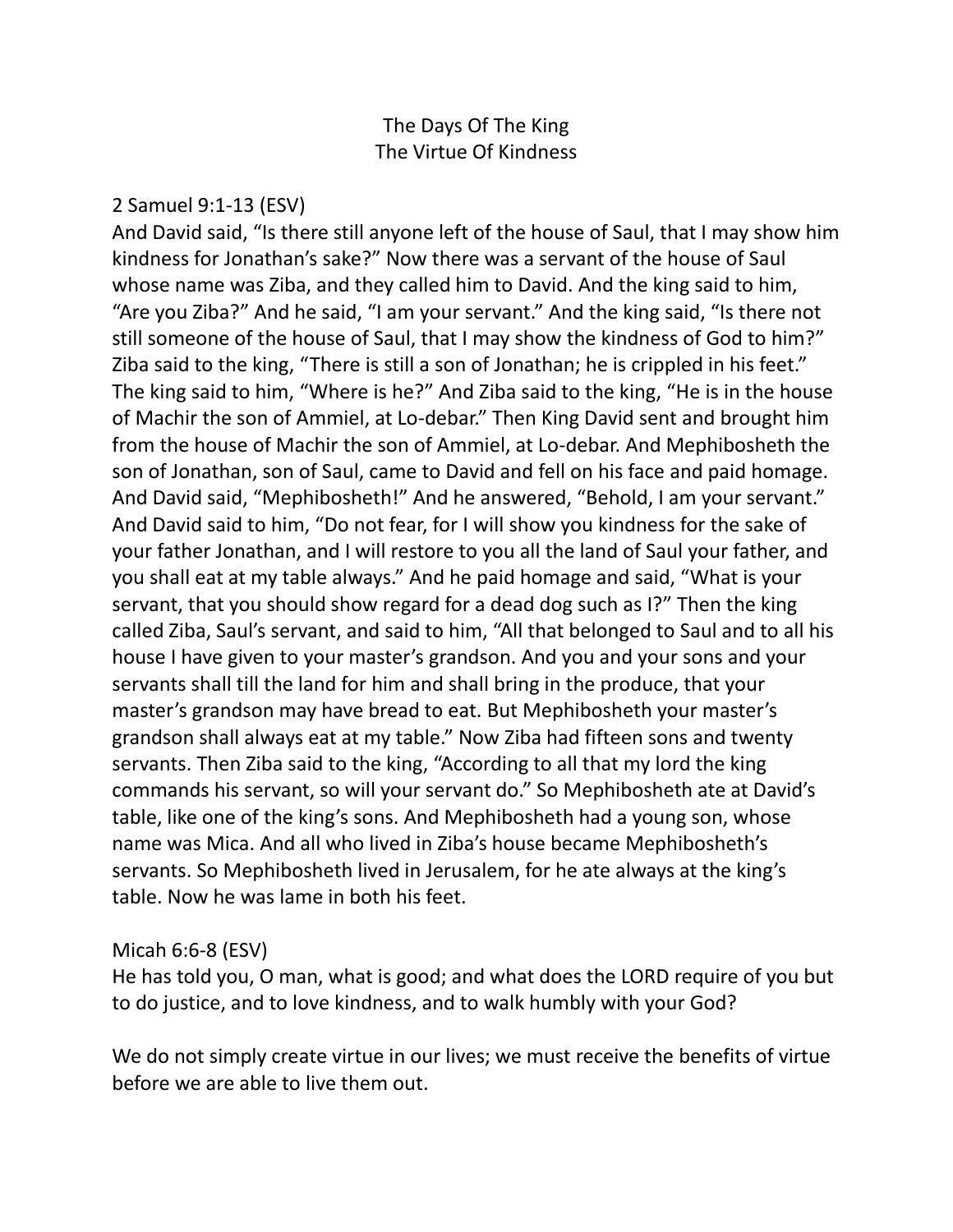## Ephesians 2:4-7 (ESV)

But God, being rich in mercy, because of the great love with which he loved us, even when we were dead in our trespasses, made us alive together with Christ – by grace you have been saved – and raised us up with him and seated us with him in the heavenly places in Christ Jesus, so that in the coming ages he might show the immeasurable riches of his grace in kindness toward us in Christ Jesus.

Kindness is not based on who we were.

### 1 Corinthians 1:26 (ESV)

For consider your calling, brothers: not many of you were wise according to worldly standards, not many were powerful, not many were of noble birth.

Kindness is not based on who we are.

### 2 Samuel 7:18 (ESV)

Then King David went in and sat before the LORD and said, "Who am I, O Lord GOD, and what is my house, that you have brought me thus far?"

Kindness is not based on what we could be.

### Acts 28:2 (ESV)

The native people showed us unusual kindness, for they kindled a fire and welcomed us all, because it had begun to rain and was cold.

God's kindness is what leads us to repentance.

#### Romans 2:4 (ESV)

Or do you presume on the riches of his kindness and forbearance and patience, not knowing that God's kindness is meant to lead you to repentance? Kindness is better than life.

### Jonah 4:1-3 (ESV)

But it displeased Jonah exceedingly, and he was angry. And he prayed to the LORD and said, "O LORD, is not this what I said when I was yet in my country? This is why I made haste to flee to Tarshish; for I knew that you are a gracious God and